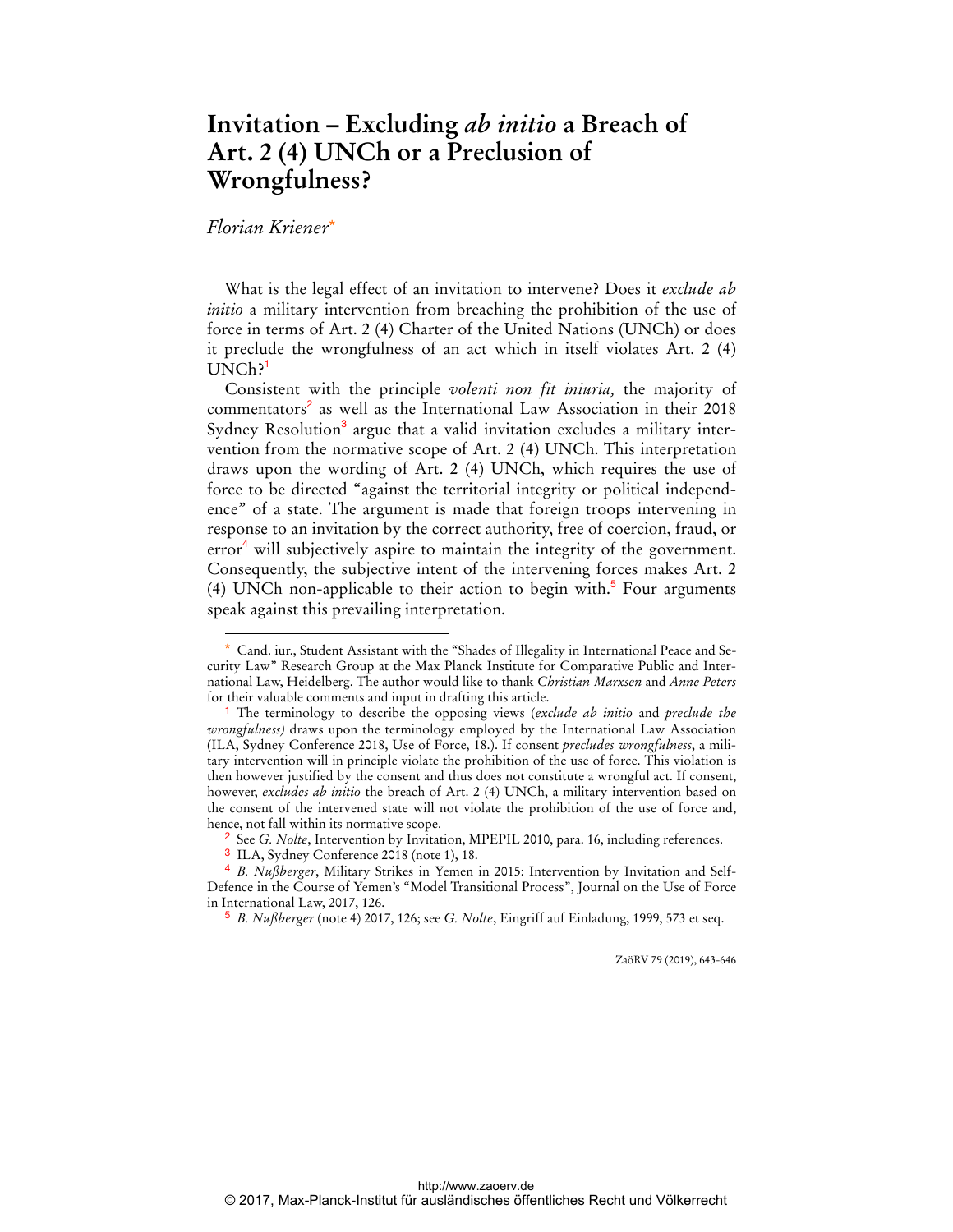## 644 *Kriener*

First, the prevailing interpretation finds no support in international jurisprudence. The International Court of Justice (ICJ) employs the ambivalent term "allowable" with regard to invasions upon invitation in its *Nicaragua* judgment.<sup>6</sup>

Second, the term "force" in Art. 2 (4) UNCh is strictly objective.<sup>7</sup> The phrase in Art. 2 (4) UNCh which implies that force must be used "against the territorial integrity or political independence" of a state does not constitute an additional requirement in the view of its drafters, but rather serves to exemplify a clear violation of Art. 2 (4)  $\text{UNCh.}^8$  At the Dumbarton Oaks Conference, the addition "against the territorial integrity and political independence" was incorporated into Art. 2 (4) UNCh in order to clarify the two gravest cases.<sup>9</sup> However, they do not constitute a general rule for measuring use of force. Any military action on the territory of a foreign state will rather constitute a use of force, independent of the intervening state's intent.<sup>10</sup> This includes the mere presence of foreign troops on the territory of another state if they are able to exercise military actions and thus employ their power to deter.<sup>11</sup> This restriction of the term "force" to a strictly objective understanding is in line with its *jus cogens* character. A State's freedom of disposition over *jus cogens* norms is restricted.<sup>12</sup> Therefore, subjective elements on behalf of the recipient state may not determine whether an employment of force occurred. Accordingly, the mere presence of invited troops constitutes a use of force whose wrongfulness can however be precluded.<sup>13</sup>

ZaöRV 79 (2019)

 $\overline{a}$ 

<sup>6</sup> *Military and Paramilitary Activities in and Against Nicaragua* (*Nicaragua v. United States of America*) (merits) [1986] ICJ Rep. 14, para. 246. Implicitly confirmed in *Armed Activities on the Territory of the Congo* (*Democratic Republic of Congo v. Uganda*) (merits) [2005] ICJ Rep. 168, paras. 42–54; *B. Nußberger* (note 4), 126.

<sup>7</sup> *M. Bothe*, in: W. Graf Vitzthum (ed.), Völkerrecht*,* 5th ed. 2010, 649.

<sup>&</sup>lt;sup>8</sup> *Y. Dinstein*, War, Aggression and Self-Defence, 6<sup>th</sup> ed. 2018, 93, para. 256; *A. von Arnauld*, Völkerrecht, 3rd ed. 2016, para. 1037; *T. Stein/C. von Buttlar/M. Kotzur*, Völkerrecht, 14th ed. 2017, para. 776.

<sup>9</sup> See Australia's amendment and further discussion in United Nations Conference on International Organization, Documents, Volume VI, Commission I, 1945, 557.

<sup>10</sup> *A. von Arnauld* (note 8), Rn. 1037.

<sup>11</sup> See UNGA, Resolution 3314 (XXIX), Art. 3 (e); *M. Bothe* (note 7), 649; *C. Kreß/B. Nußberger*, Pro-Democratic Intervention in Current International Law: The Case of The Gambia in January 2017, Journal on the Use of Force in International Law, 2017, 242.

<sup>12</sup> *M. Bothe* (note 7), 664; *S. Kadelbach*, Zwingendes Völkerrecht, 1992, 226 et seq., 237.

<sup>13</sup> See *E. De Wet*, The Modern Practice of Intervention by Invitation in Africa, EJIL 26 (2015), 980.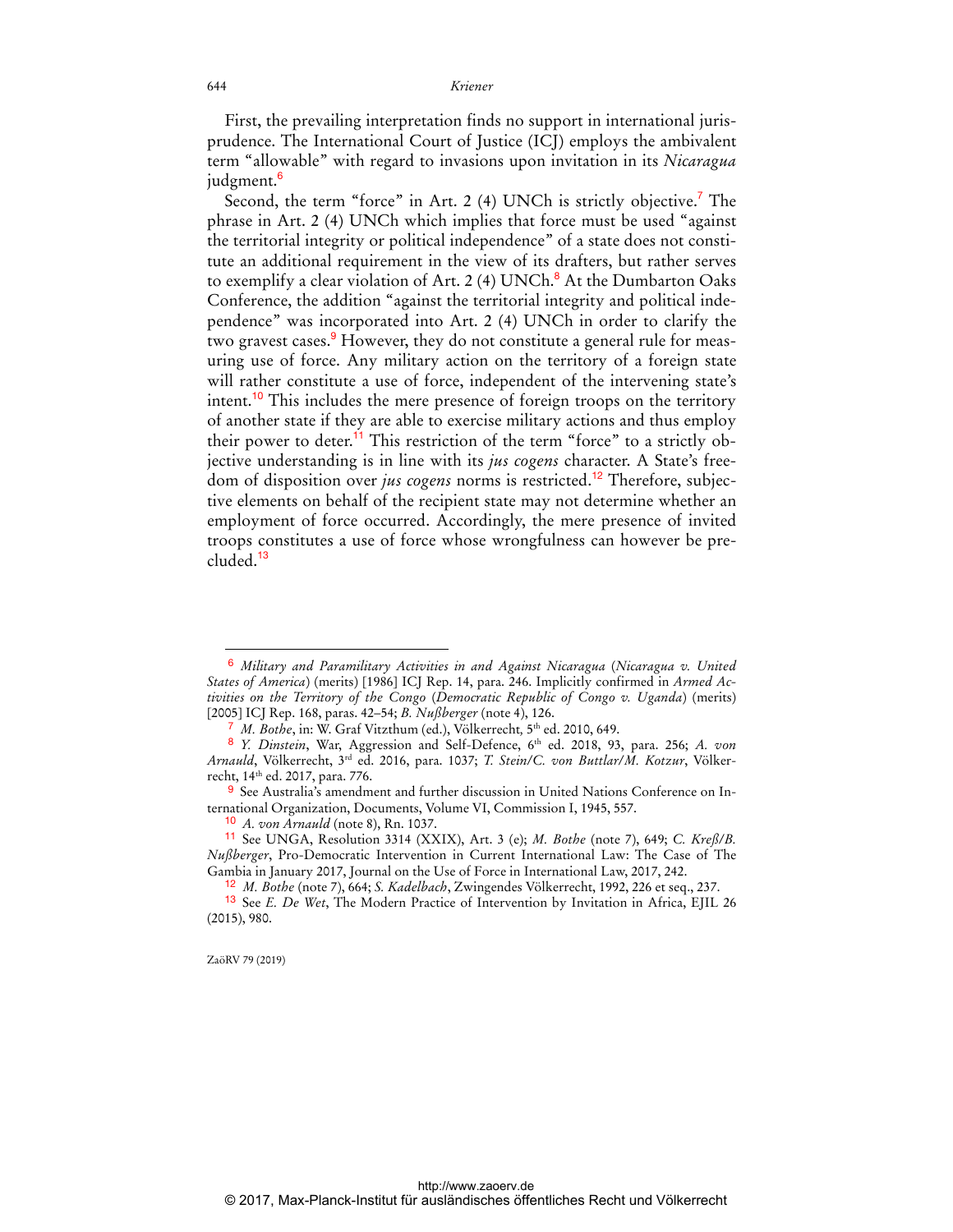Third, the emerging "purpose-based approach" only works if invitation is seen as a preclusion of wrongfulness. *Bannelier/Christakis*<sup>14</sup> and *Corten*<sup>15</sup> demonstrate that state practice requires the intervening state to pursue goals that are in accordance with the UNCh and the rules of invitation. These subjective criteria, in general, cannot be considered as prerequisites of a wrongful act.<sup>16</sup> Otherwise states could argue that their employment of military force is with "good" or "non-aggressive" intentions, thus hollowing out tangible criteria to determine a use of force.<sup>17</sup> Whether a use of force is illegal or not cannot depend on the intervening state's intent,<sup>18</sup> because resulting ambiguities would lead to the disregard, abuse, and erosion of the prohibition of the use of force.<sup>19</sup> Opening up the determination of "force" to the discretionary element of purpose creates a loophole for intervening states to disregard their obligations under Art. 2 (4) UNCh. Thus, the intent of a state can only come into play on a secondary level when considering whether the wrongfulness of a use of force is precluded.

Apart from maintaining a strict understanding of Art. 2 (4) UNCh, qualifying an invitation as a preclusion of wrongfulness is pivotal for the implementation of restrictions on an intervening state. If military action satisfies the factual elements of the use of force, according to the ICJ it is considered *prima facie* illegal unless justified by the intervening state.<sup>20</sup> Thus, if a state is under the obligation to justify its intervention, it must consider whether the legal limits that generally govern interventions on invitation are met. These include the prohibition to intervene during a civil war and the obligation to respect the right to self-determination of conflict parties. Without the obligation to justify their behaviour, intervening states will likely disregard these limitations.<sup>21</sup>

In conclusion, the better arguments speak for qualifying an invitation as *precluding the wrongfulness* of an intervention, not as excluding *ab initio* 

 $\overline{a}$ 

19 See *T. M. Franck*, Who killed Art. 2 (4) UNCh? or: Changing Norms Governing the Use of Force by States, AJIL 64 (1970), 809.

20 *Nicaragua v. United States of America* (note 6), Rn. 207.

21 See in general, *M. Shapiro*, The Giving Reasons Requirement, University of Chicago Legal Forum 179 (1992), 184.

ZaöRV 79 (2019)

<sup>14</sup> *K. Bannelier/T. Christakis*, Under the UN Security Council's Watchful Eyes, LJIL 26 (2013), 860.

<sup>15</sup> To be published in *O. Corten/G. Fox/D. Kritsiotis*, Intervention by Invitation, Max Planck Trialogues, Vol. 4, Cambridge University Press (forthcoming).

<sup>16</sup> *O. Schachter*, The Legality of Pro-Democratic Invasion, AJIL 78 (1984), 649; *T. Stein/C. von Buttlar/M. Kotzur* (note 8), 776.

<sup>17</sup> *T. Stein/C. von Buttlar/M. Kotzur* (note 8), para. 776; see *M. Herdegen*, Völkerrecht, 17th ed. 2018, § 34, Rn. 19.

<sup>18</sup> *M. Herdegen* (note 17), § 34, Rn. 19.